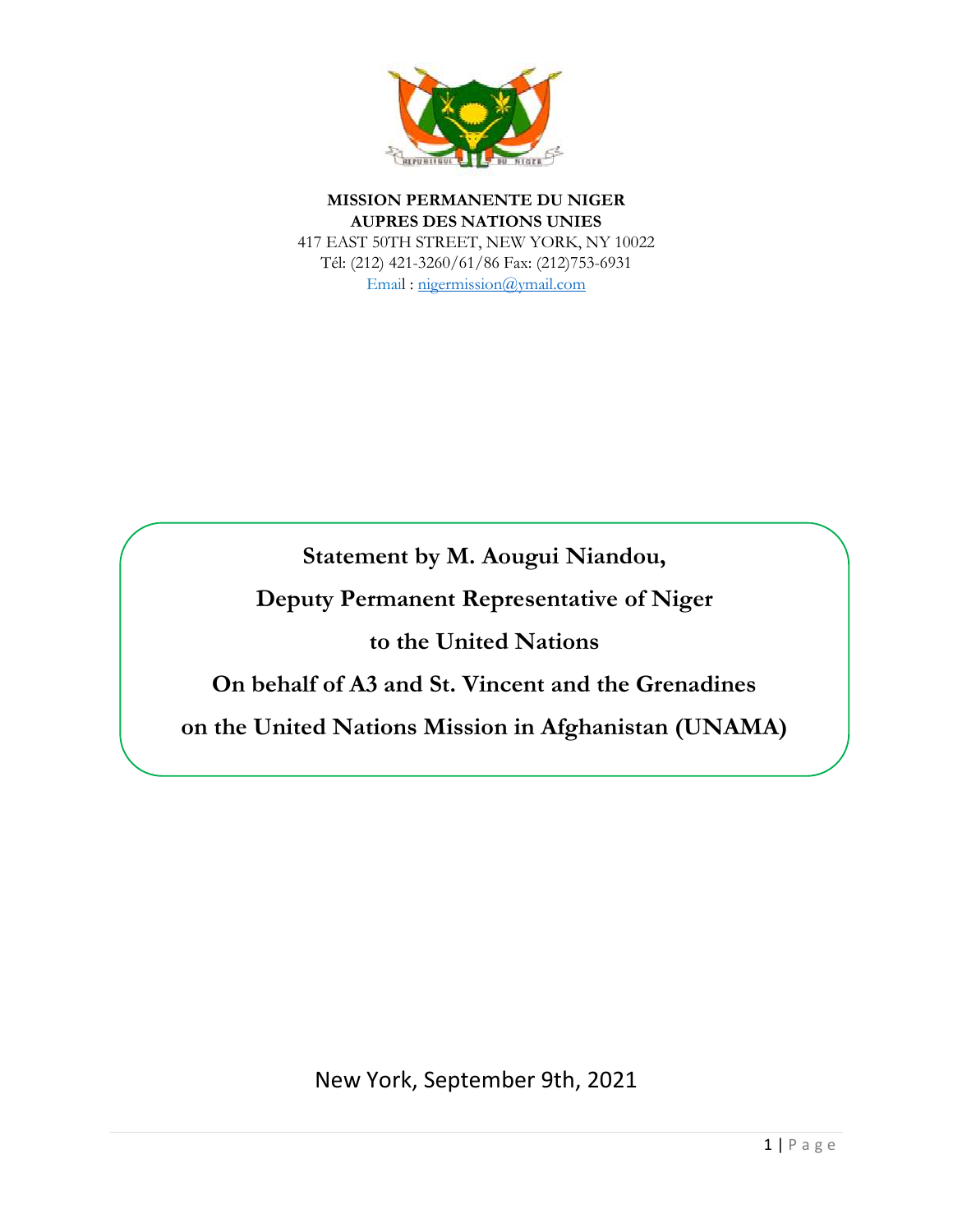## **Madame President,**

1. I have the honor to make this statement on behalf of the A3+1, namely Kenya, Tunisia, Saint Vincent and the Grenadines and Niger.

2. At the outset of my remarks, I would like to thank SRSG Lyons for her briefing on the latest developments in Afghanistan. The A3+1 would like to reiterate, its support to the SRSG and the dedicated United Nations personnel for the efforts they deploy in assisting the valiant Afghani people in these challenging times their country is going through.

3. I also thank **Ms. Wazhma Frogh**, Founder, Women and Peace Studies Organisation and **Ms. Malala Yousafzai**, Co-founder and Board Chair of the Malala Fund for their contribution to our debate today.

## **Madame President,**

4. The A3+1 remains deeply concerned with the humanitarian situation in Afghanistan. Given the urgency and the lack of clarity on how the coming days, months or years will unfold, in particular, with regard to the political and security situations, priority should be given to humanitarian access. It is important that the Taliban guarantees the safety and security of UN personnel and humanitarian staff as well as the freedom of movement for these workers — both men and women, in order to reach populations in need. We take note of the Taliban's expressed intention to cooperate and the ensuring the continuation of the humanitarian assistance.

5. The A3+1 welcome the High-Level Ministerial Humanitarian Conference on Afghanistan to be held on the  $13<sup>th</sup>$  of September in Geneva and hope the meeting will mobilize the necessary resources to assist the people of Afghanistan.

6. The A3+1 recognizes the efforts of neighboring countries in hosting large numbers of Afghan refugees and underscore the need for the international community to support those countries.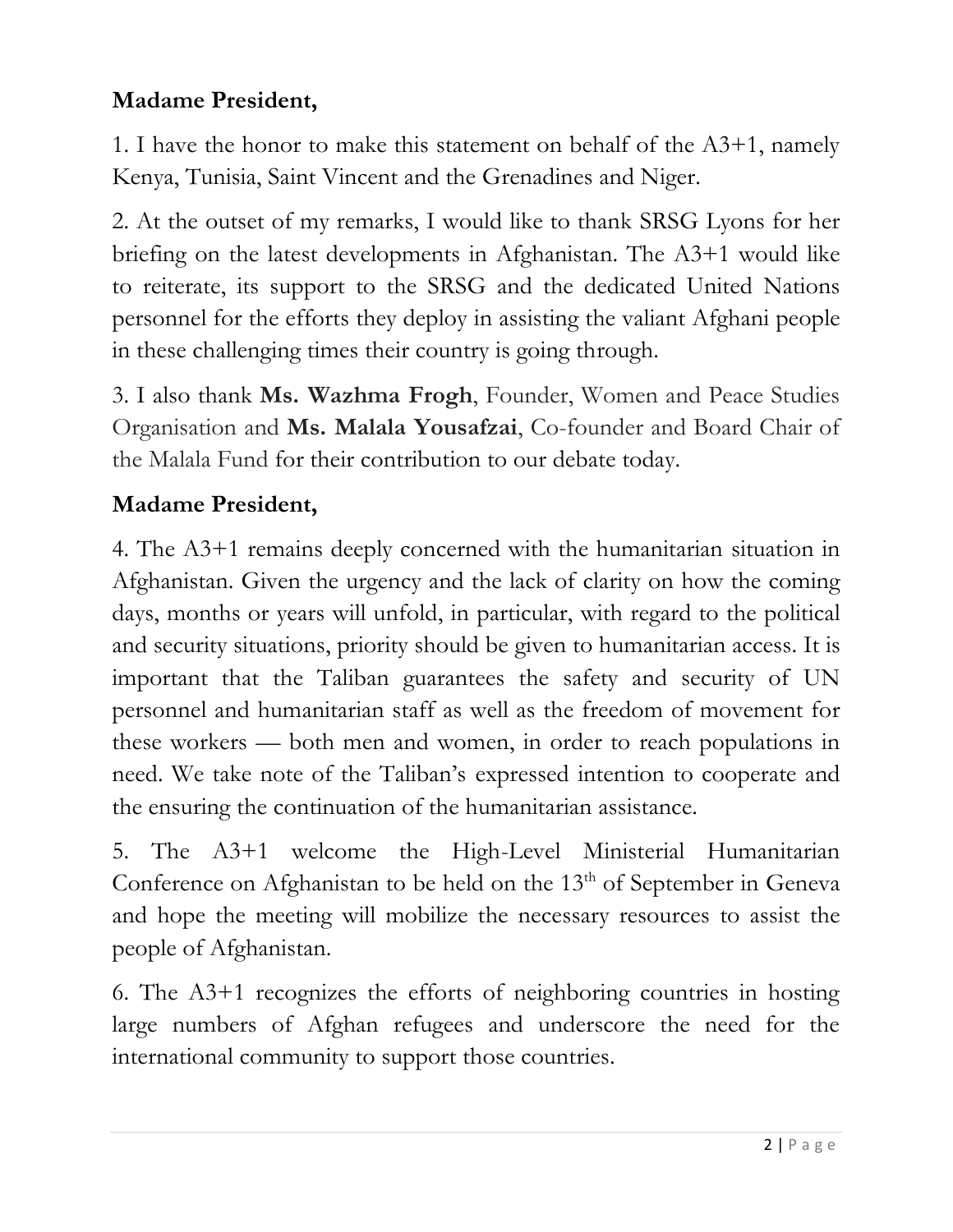## **Madame President,**

7. The A3+1 takes note of the announcement of an interim government by the Taliban on the  $7<sup>th</sup>$  of September. However, the A3+1 regrets its lack of inclusivity. We believe the Council must not relent in its demand that the Taliban make sustained efforts to embrace peace, cease links with terrorists' groups and affiliates and engage in a meaningful dialogue with all components of society that will transform Afghanistan to a beacon of peace.

8. For peace to be sustainable and for post conflict reconstruction to be successful, the participation of women, youth and ethnic minorities is essential. It is important to emphasize that the search for peace must include respect for Afghan human rights, particularly those of the abovementioned groups. Also, their access to education, employment, healthcare, and other services must be guaranteed.

## **Madame President,**

9. The Taliban's coming to power has broad implications beyond the borders of Afghanistan. The current situation has neighbors and regional stakeholders fearing instability with possible risk of the export of terrorism. The Council should give due consideration to those legitimate concerns.

10. The A3+1 encourages regional countries to enhance their cooperation in order to create more stable conditions that would promote peaceful settlement in Afghanistan and regional security.

11. Turning to UNAMA mandate renewal, the A3+1 remains committed to supporting sustainable peace, development, and human rights in Afghanistan, and we look forward to engaging constructively during the upcoming negotiations.

12. To conclude **Madame President**, Kenya, Tunisia, Saint Vincent and the Grenadines and Niger reaffirm their unwavering solidarity with the people of Afghanistan during these uncertain times and reaffirm our support for their vision for peaceful and progressive country.